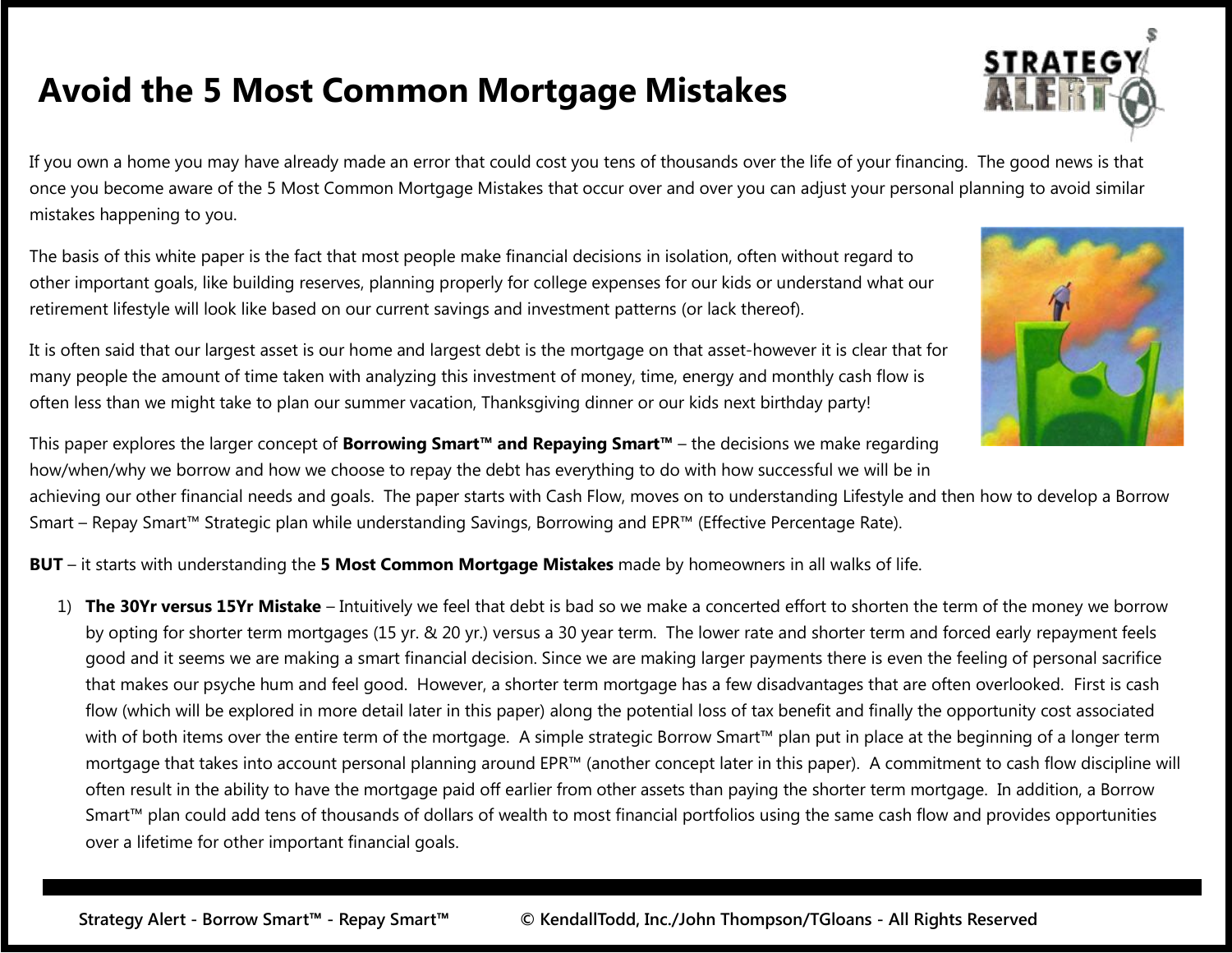- 2) **Down or Debt Mistake** A decision many home buyers make as they prepare to purchase a home is to save aggressively for a larger down payment with the belief that a larger down payment is good and will save lots of money over time. And certainly someone that borrows less money will pay less in interest for their borrowing over time – but at what cost? In an effort to save for a down payment, other debt does not get paid down or other financial goals are put to the side (like stopping pre-tax contributions to retirement plans). We have found that given the relatively low cost of mortgage borrowing for most borrowers a better financial choice would be to pay off all consumer debt with savings or even GIFT cash and go with a mortgage program that allows a lower down payment. This has the impact of reducing overall cash flow commitments freeing up funds to prepay any remaining higher interest debt, build additional reserves and create an overall Borrow Smart™– Repay Smart™ plan to reduce the cost of all borrowing and reach a personal Freedom Point sooner.
- 3) **Accelerated Prepayment Method** there are plenty of folks advising homeowners on various methods of mortgage prepayment: Bi-Weekly, 13



payments a year, rounding up your payment. And in many cases, third party firms are collecting fees to provide these accelerated prepayment programs, partially negating the benefit of the additional prepayment. First, if you choose to prepay a mortgage there is no benefit at all to pay a third party firm to collect payments twice a month and send them to your loan servicer – you can do the same thing yourself! Some people like the idea of matching paychecks every two weeks with a mortgage payment every two weeks – making half your mortgage payment every two weeks results in 26 half-payments per year or 13 full payments – you can achieve the same accelerated amortization by dividing your monthly payment by 12 and adding that amount to each monthly payment. As far as matching payments to paychecks set up an auto draft to a savings account from each paycheck and then a single

**STRATEG** 

monthly auto-pay to your loan servicer – if you don't add the 1/12<sup>th</sup> of a payment to your monthly mortgage payment your savings account will have exactly one month's payment in it (plus interest earned). THEN Using EPR to help make a Repay Smart decision on the best use of cash and cash flow will determine if you should accelerate your mortgage payment!

4) **Borrowing Amount** – Mortgage lenders work in the world of eligibility and offer programs and approvals designed to match what a borrower says they want to borrow. Financial advisers work in the world of suitability – one in which risk tolerance and other goals are explored. A decision on how much mortgage to borrow should cross through both these areas. Many borrowers tend to max out their borrowing capacity, hurting them in the long run as they work to build wealth in other areas. On the other side of the spectrum there are borrowers who actually do not borrow enough, which affects the pace with which they can reach a Freedom point through an effective Borrow Smart™ – Repay Smart™ plan. Access to the correct amount of leverage is key to deploying assets in a balanced and strategic way. The amount to borrow is clearly a deeply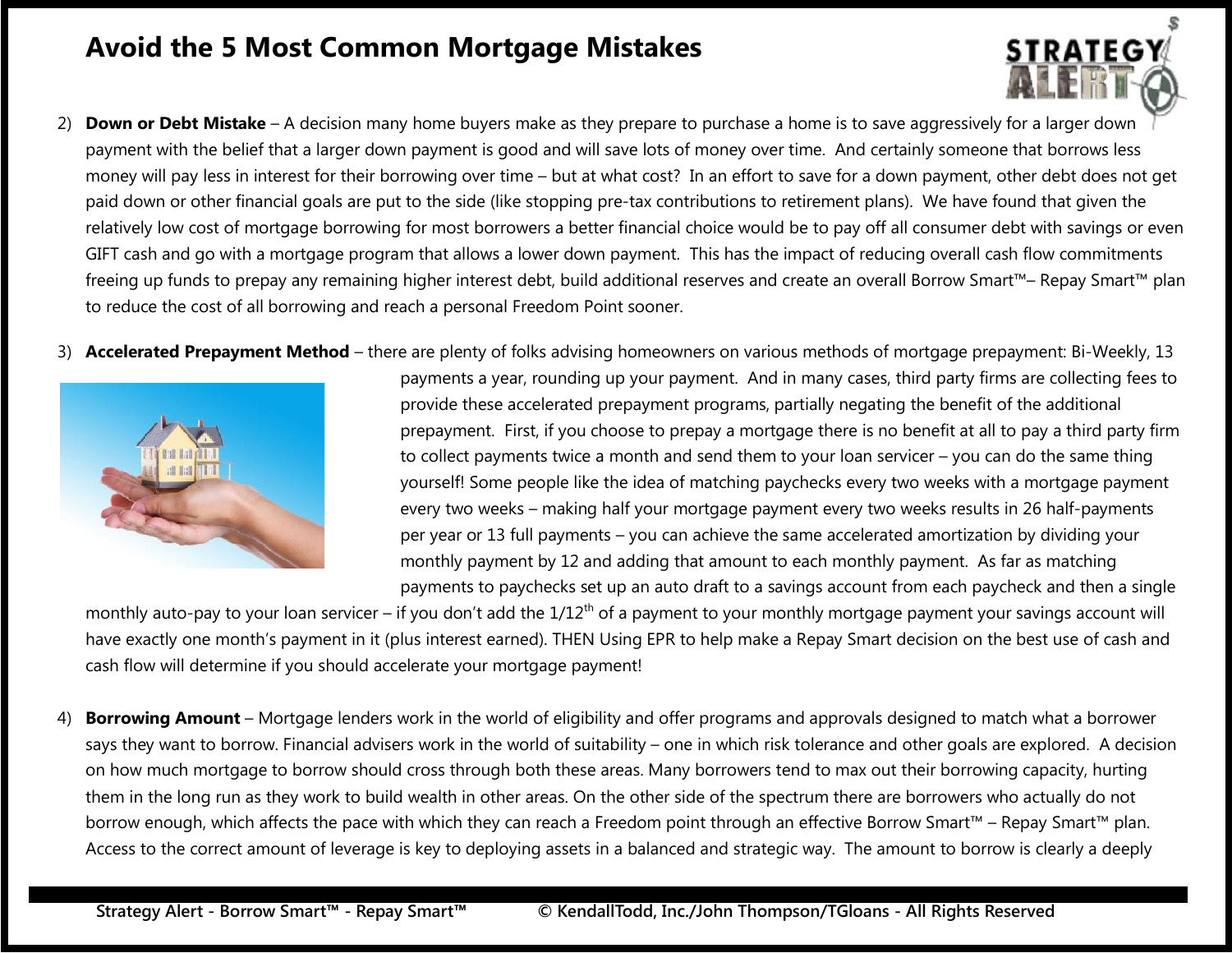personal decision and there is no right or wrong answer. The best answer is one in which the borrower has a complete understanding of their personal risk tolerance, short and long term financial goals and how to use leverage to achieve those goals. Finding a trusted Mortgage advisor that can assist in developing this personal understanding is critical to success in avoiding this common mortgage mistake.

5) **Protecting Wealth** –If we look at the balance sheet of many households we discover that their largest wealth line item is the equity in their home. More than 30% of homeowners have more wealth in their homes than all other locations combined – we find this to be especially true for those that bought homes 2-3 decades ago and are moving into the pre-retirement phase of their lives. However, unlike most other wealth there is not an effective way of protecting that wealth – its value is controlled almost entirely by factors beyond the homeowners control, things like market forces influenced by politics, local projects, worldwide catastrophes and the whims of Federal Reserve officials. Developing a strategy to

protect this wealth from market downturns is relatively simple. Every homeowner should have a Home Equity Line of Credit in place for the maximum amount they can borrow based on their eligibility and market availability – and this should be adjusted periodically to account for changes in income and value. A recent nationwide downturn in values created financial havoc for those that were counting on the wealth inside their homes for other goals! Avoiding that mistake in the future will be easier.



**STRATEGY** 

6) **Bonus – Management/Wealth Team** – Finding a trusted advisor in any financial area is incredibly powerful, whether that is a CPA, attorney, financial advisor, Realtor or insurance professional. Knowing that there are folks that focus on a specific area of competency and are willing to share that knowledge and expertise can accelerate one towards achieving goals. We all understand the idea of mentoring and coaching and developing a team to help us achieve our goals would seem to be a natural given. That being said, only a small percentage of people ever reach out and develop 1-2 trusted relationships, let alone build a Wealth Team around them. Simple to understand but not easy to do – but we can all look around us and learn from the most successful people we know and know that they have a Team supporting them in their drive to achieve their personal goals – don't let not building a Wealth Team be one of your mistakes!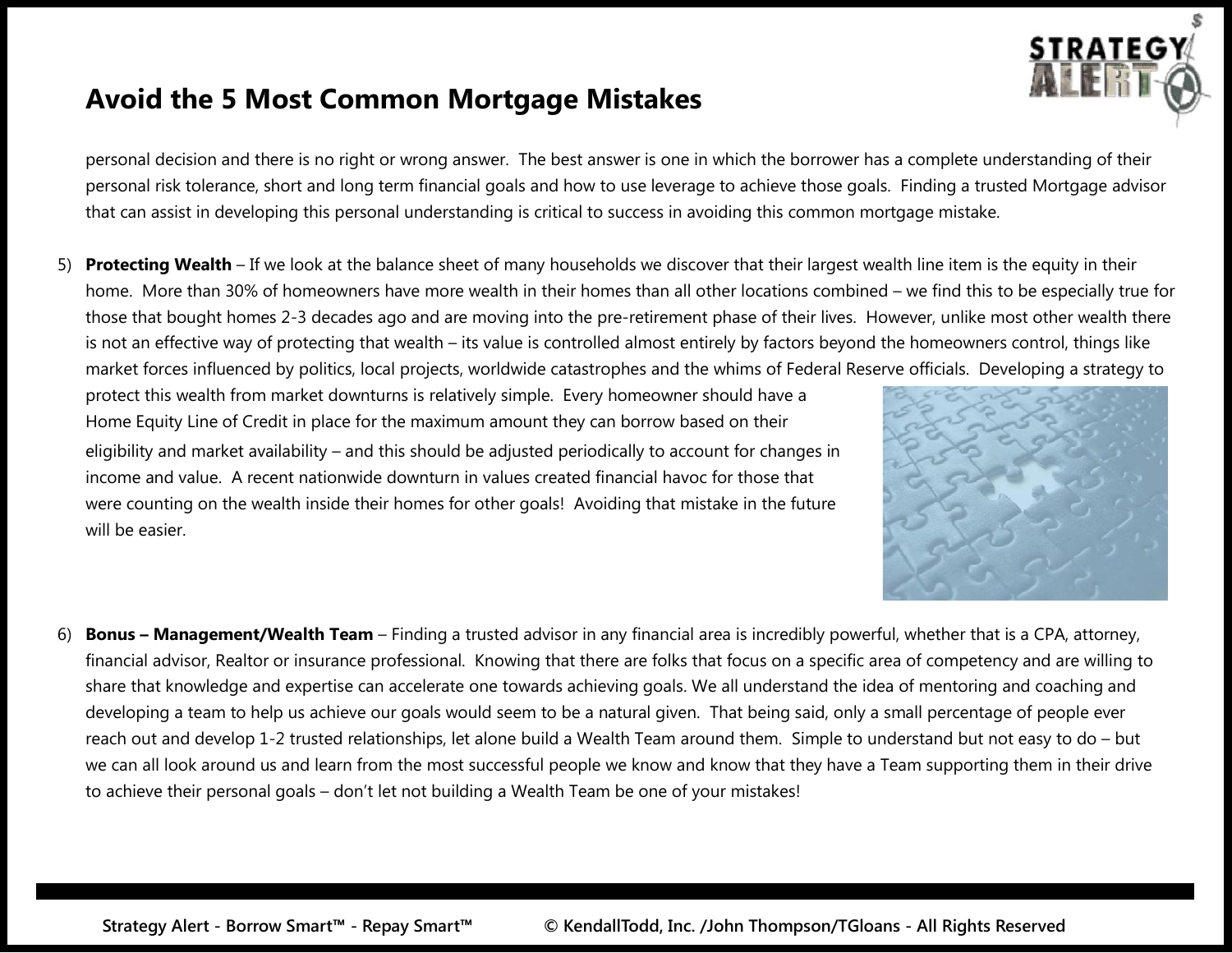# **STRATEGY**

# **Manage Cash and Cash Flow**

What is cash? Cash is a legal tender used to buy goods or services now. It is liquid money you can spend today. What is cash flow? Cash flow is the pattern of income you expect each month. Expenses are the pattern of cash that flows out on a regular basis. Pattern? The majority of your income and expenses flow in and out on a fairly predictable pattern, with an occasional financial surprise.

Practically speaking, cash typically enters your life as income from your work, or from cash you've already saved. It often arrives as a direct deposit into your checking or savings account until needed. We rarely use large sums of paper cash in our daily lives – it's impractical physically, and unsafe.

**CONSIDERATION** – Cash and cash flow management are crucial to financial independence. If you save your way to wealth, cash flow management determines how long it takes to reach your future wealth goals. If you inherit or marry wealth, cash flow management determines how long you'll retain that wealth.

Major bills can be paid with online bill pay services, and daily spending can be managed through the convenience of credit cards. Bill pay and credit cards provide a record of spending that make your spending patterns visible, while providing liquidity in a convenient and safe format.

## **Cash Management**

Simple awareness of your current cash and cash flow situation is the most powerful first step toward building wealth. If your monthly cash flow exceeds your monthly expenses; you'll either borrow or utilize current savings to make up the shortfall. If incoming cash flow exceeds expenses, you'll have the choice to repay current borrowing or increase current savings.

**CONSIDERATION** – Managing cash and cash flow gives you exclusive access to two of the most power-

ful wealth creation tools; borrowing and investing. **Using <sup>a</sup> single account for daily expenses with a credit card for each spouse makes this awareness a breeze.**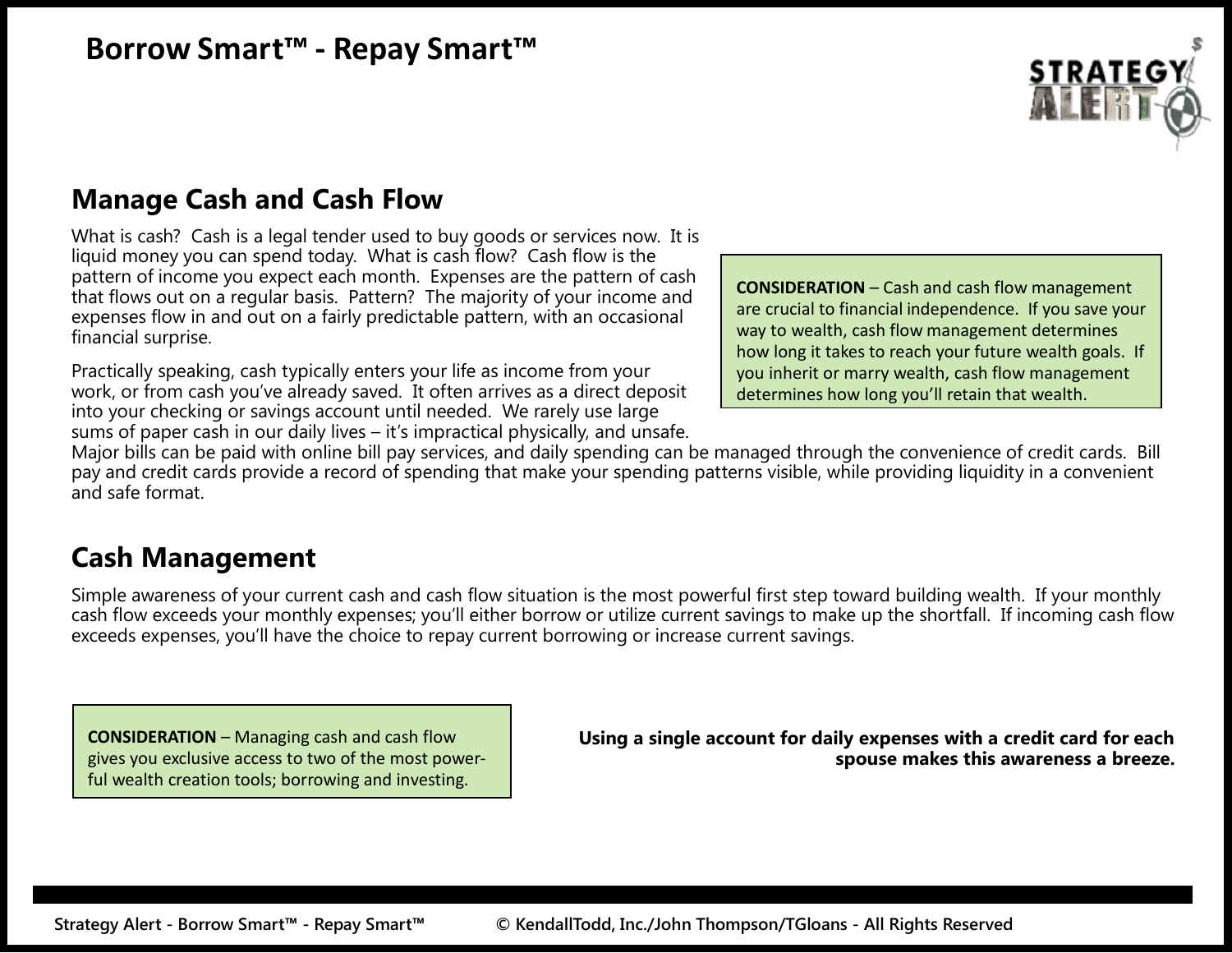

## **Balancing Lifestyle Today with Lifestyle Tomorrow**

Most Americans have about 50% of their income each month already committed to expenses such as taxes, insurance, housing, interest, withholding, etc. This leaves about 50% of our income as Discretionary income for our Lifestyle Today. We know if we spend all our Discretionary income on our Lifestyle Today, we'll never reach a dream of financial independence for our Lifestyle Tomorrow.

Financial independence is that point where passive income from savings exceeds your current expenses, the point at which work becomes truly

**CONSIDERATION** – Our largest Com mitted expense is housing  $-$  and the first place to look for savings that can be used to increase our Lifestyle Today or our Lifestyle Tomorrow.

optional. To build up savings over time a portion of your Discretionary cash flow today must be saved for your Lifestyle Tomorrow. Finding this balance in your cash and cash flow management is about finding a balance between your Lifestyle Today and your Lifestyle Tomorrow.



## **The Financial Surprise**

On your financial journey, unexpected life events can dramatically impact your progress. Proper planning can diminish a catastrophic disruption to your Lifestyle Today and your Lifestyle Tomorrow if you build a reserve that can provide liquidity for a financial surprise. Three to six months current income is a typical liquidity buffer for most financial surprises. Saving for a catastrophic event like a house fire, a car wreck, a job disability, a job loss, a family illness, would often take too long. Consider using Discretionary current cash flow to buy insurance to protect from the larger losses that would negatively impact your future financial independence

#### **Manage Cash and Cash Flow – Quick Summary of Key Concepts**

Establish a cash and cash flow management system with a single checking account and credit card. As cash begins to accumulate, build cash reserves equal to three to six months of your current income and purchase insurance to protect yourself from catastrophic financial events. As you master these first steps, you'll be able to better use borrowing and saving to enhance your Lifestyle Today and your Lifestyle Tomorrow.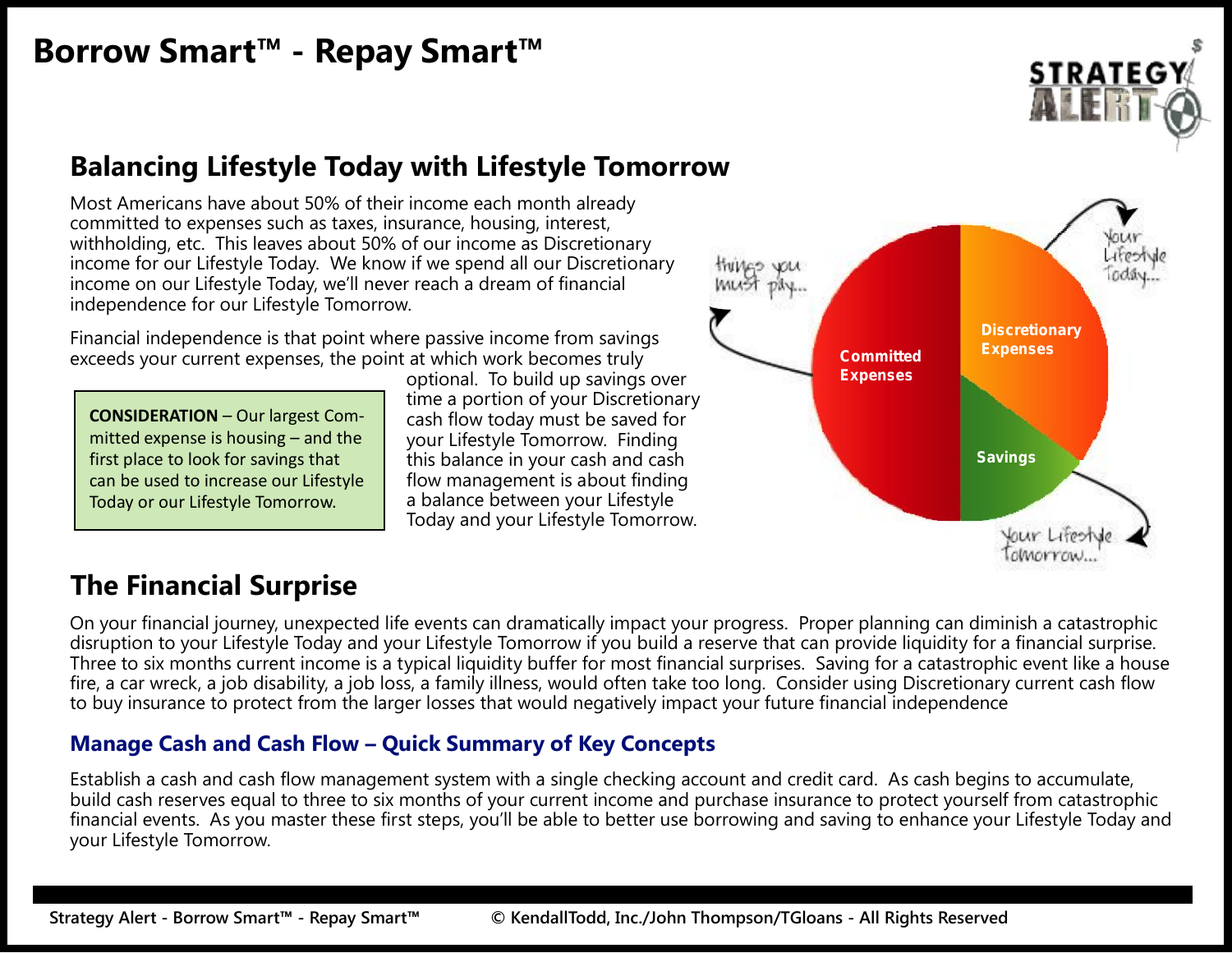

#### **Manage Cash and Cash Flow – Quick Summary of Key Action Steps**

- $\Box$  Set up a single account for direct deposit and all primary spending.
- $\Box$  Set up a second money market account to use for the six month savings.
- $\Box$  Utilize bill pay to automate major recurring expenses and protect your credit scores.
- $\Box$  Utilize credit card(s) for day to day expenses to provide better tracking.
- □ Review your insurance to make sure you have adequate coverage of life, health, auto, home, disability.
- $\Box$  Set up a personal account at www.mint.com and begin your cash flow awareness.

## **Borrow Smart™**

#### **Borrow or Pay Cash?**

Most living expenses can be serviced with available monthly cash flow, but larger needs; such as a new television, couch, car or house put demands on immediate cash flow that requires some delayed gratification. Credit cards are a wonderful convenience tool for those who have money now, but using credit cards to finance a Lifestyle Today that you can't afford isn't smart borrowing.

When you borrow you pledge your future time and energy to use someone's cash today. You are essentially financing your Lifestyle Today with work you'll do **CONSIDERATION** – Use a 12 month rule. If you can save for it in 12 months or less, purchase it with your credit card only when you can pay the balance in full. If it takes more than 12 months – consider a loan.

tomorrow. The high interest rates of short term borrowing stunt your financial progress as time and compounding work against you. Consider borrowing only when you need longer term financing at lower interest rates - when saving cash to purchase something simply isn't practical.

Many Americans report their first major savings efforts were to buy a first car or house. Buying a car is often critical to mobility and income, and requires financing – yet the car asset depreciates quickly. A house is equally critical as shelter, and one of the few opportunities where borrowing at a low interest rate, with current tax benefits, and long term appreciation may increase your wealth as compared to renting. You would rarely save cash to buy your first house. Let's discuss how to Borrow Smart**™**.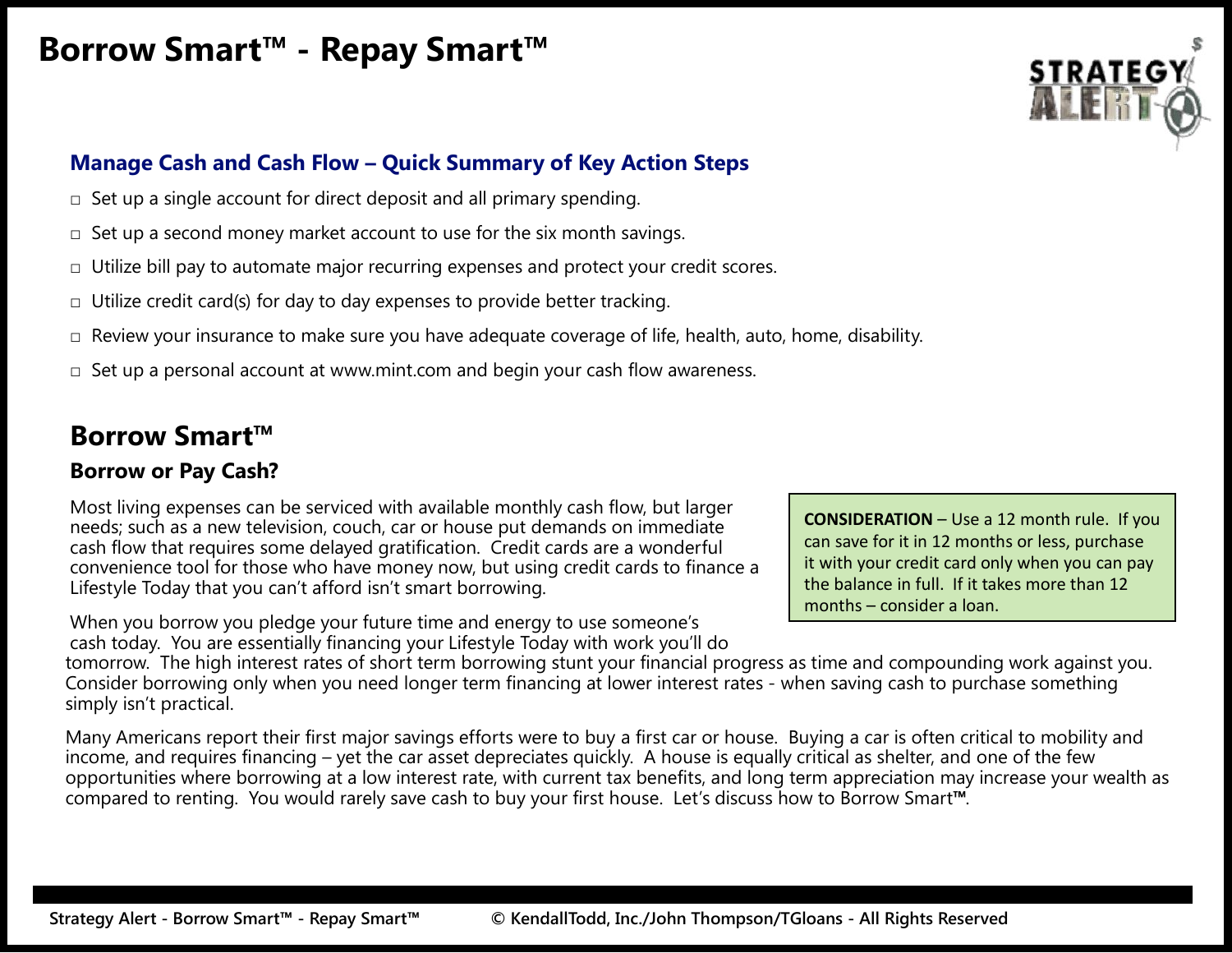

## **Learning How to Borrow Smart™**

Understanding when and how to borrow is the foundation of learning to Borrow Smart™. We've developed a 4-Step checklist based on: *Product, Payment, Availability and Amount*. Let's review each step in more detail based on a \$300,000 loan.

**Product** – The loan Product provides interest rate protection at the lowest possible cost. You expect to live in a house for 5 years. The fixed rate for 30 years is available at 5.5%, but a fixed rate for 5 years is available at 5%. Example: You'll have the same interest rate protection over the first 5 years with either product, but you'll pay \$93 per month less for

| <b>PRODUCT</b>      | <b>PAYMENT</b> |
|---------------------|----------------|
| <b>AVAILABILITY</b> | <b>AMOUNT</b>  |

the Product fixed for 5 years.

**Payment** – The loan Payment determines how you repay the loan in the most efficient way possible. Choose an amortizing loan and you'll pay principal and interest each month. Choose an interest only loan and you'll pay only the interest each month. Example: You choose a 5 year fixed Product to save interest and an interest only Payment to give yourself control of your principal - your payment drops by \$453 per month.

**Availability** – The loan Availability is determined first by what you could access today based on your current house value, income, credit and lending guidelines. Availability changes constantly. When it's time to purchase or refinance a house consider Availability now for current and future needs. Example: Your house is worth \$400,000, you have good credit, income and based on 80% lending guidelines you can borrow up to \$320,000 – that's your current Availability.

**Amount** – The loan Amount is how much you choose to borrow based on your Availability. This is true whether you purchase or refinance. If you know your availability is \$320,000, and you currently have a balance of \$220,000, then you'll decide on a loan amount between \$220,000 and \$320,000. Example: You have a child starting college in 2 years, and choose to borrow \$320,000 to provide cash out of \$100,000 for college funding. Because you chose the 5 year interest only loan Product, your Payment still goes down by \$36 a month after borrowing an additional \$100,000 from your Availability for college funding.

**Working through these 4-Steps will create opportunities for you to better manage your liabilities, and reduce your overall cost of borrowing. Your advisor may help you with additional steps to further decrease your cost.**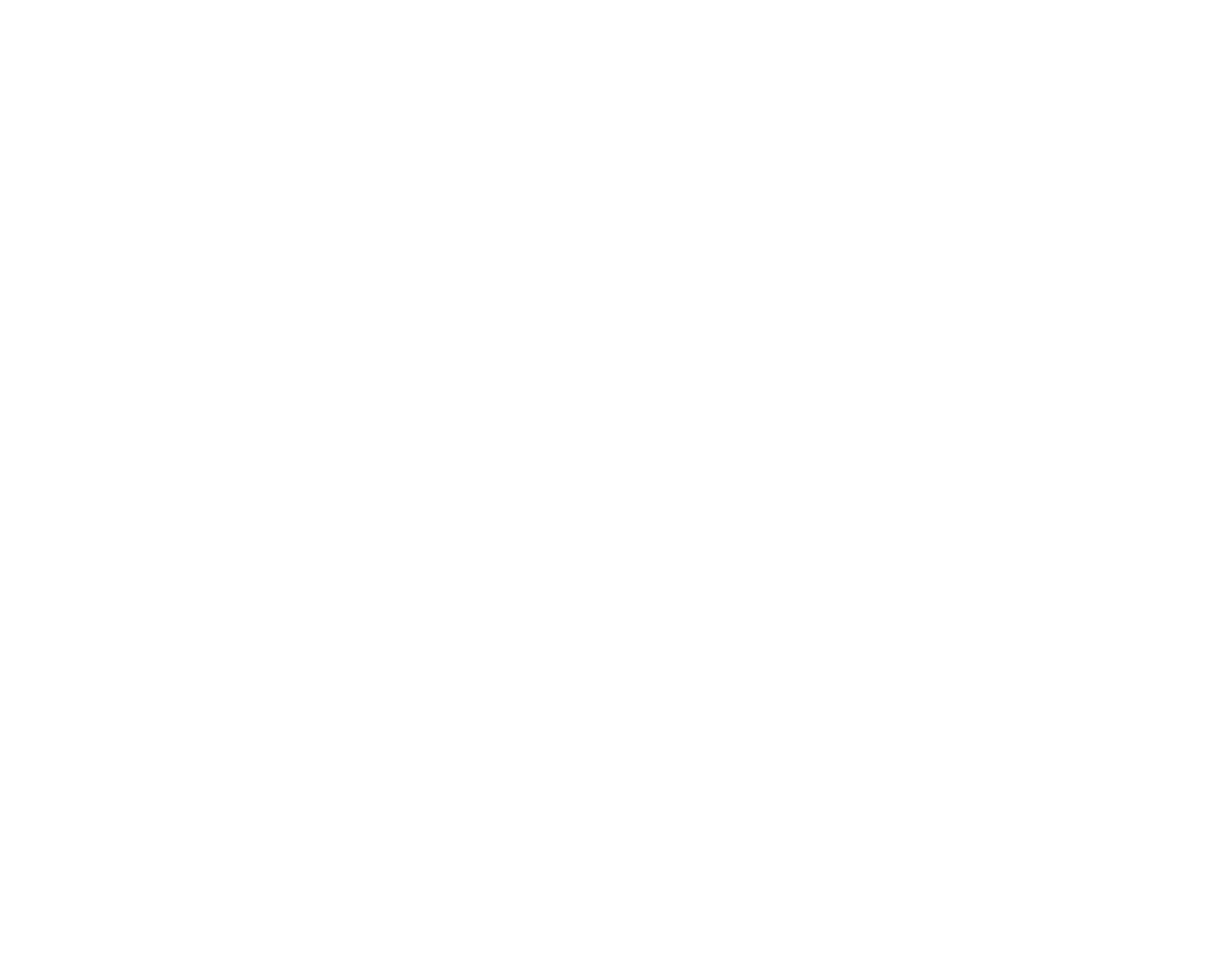

#### **The House –vs- Home Obstacle**

Home is the emotional experience you have living in a house. The house is the actual physical shelter. Its real estate; and it will have a positive or negative impact on your wealth based on how you choose to manage it. Don't let the emotional aspects of home get in the way of the practical considerations of owning a house. Consider that your balance sheet is really 3-sided. You have assets, liabilities, and real estate (both an asset and a liability). Build a solid team to support your goals - utilize a licensed and trained Financial Advisor, Loan Officer and Realtor to best manage your assets, liabilities, and real estate.

#### **Borrow Smart™ – Quick Summary of Key Concepts**

Knowing when to borrow and when to pay cash is a key step in building wealth. Once you decide to borrow, Borrow Smart™. Consider a fully integrated approach to managing all 3-sides of your balance sheet using the cash and liability management tools available through your advice team.

#### **Borrow Smart™ – Quick Summary of Key Action Steps**

- $\square$  Save and pay cash for current Lifestyle Today needs.
- $\square$  Use credit cards as a convenience; don't finance your lifestyle today with future earnings.
- $\Box$  Borrow for larger items that would be difficult to save for, like a car or house.
- □ When borrowing for a house, consider the Product, Payment, Availability and Amount.
- $\Box$  Don't let the emotional idea of home get in the way of practical aspects of managing your house.

**StrSatrteatgeygAy Al leretr-t -BoBor rrorowwSSmmaarrtt™™ -- RReeppay S ay Smmaartr™t™ Copyright KendallTodd, Inc./JohCopyri n ThompghtsoKne/TGndaloallTnosd-dAll , Inc. Rig-htsAllRReseigrhvteds Reserved**

 $\Box$  Review your current situation annually to see where new opportunities may exist.

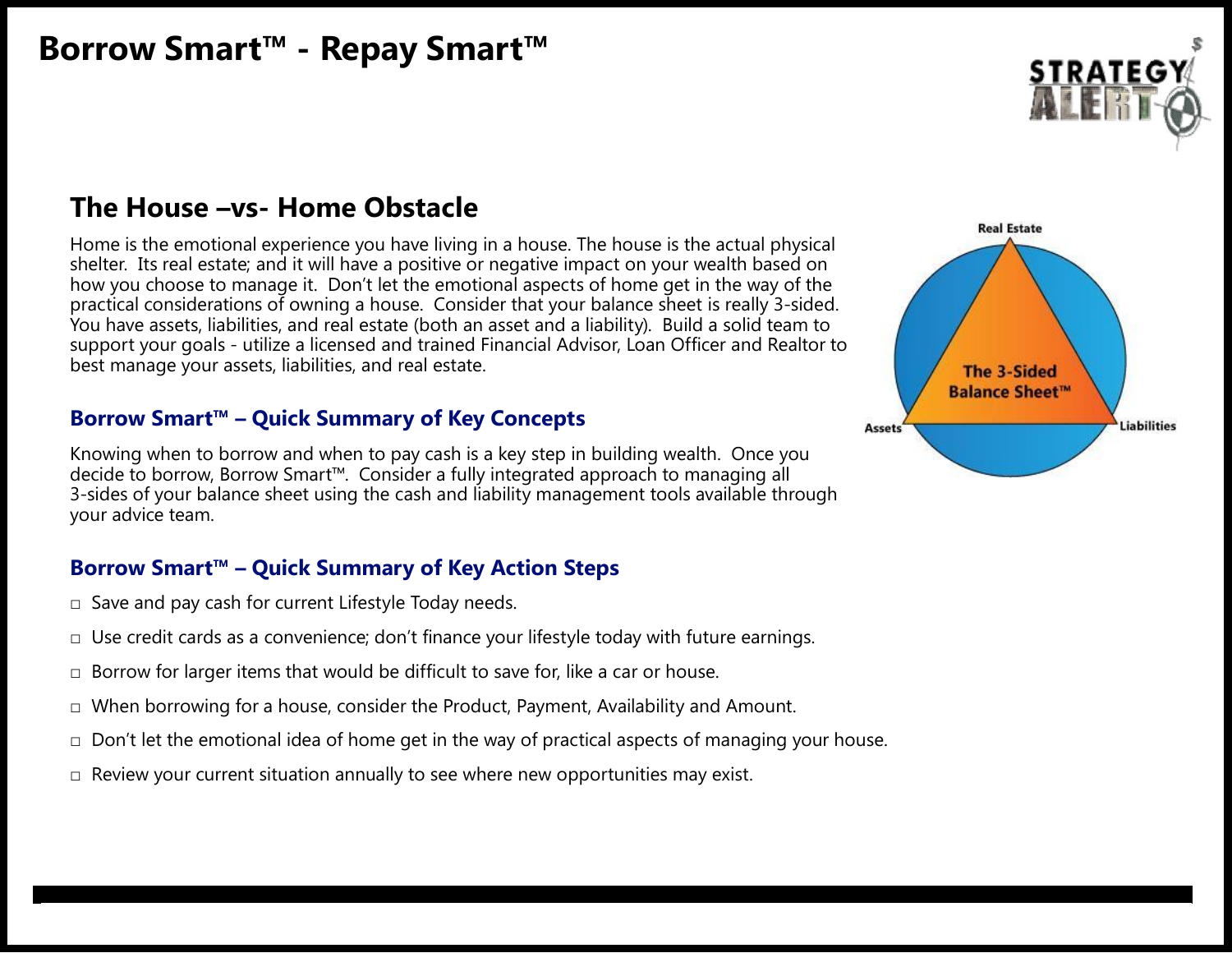

#### **Save Smart™**

#### **Repay or Invest?**

The decision to repay prior borrowing, or save wisely for the<br>future can be a challenging. Let's first consider the difference<br>between rate and return. Rate and return are really the same<br>thing from two different perspecti future can be a challenging. Let's first consider the difference between rate and return. Rate and return are really the same thing from two different perspectives? When you borrow money you focus on the rate, the lower the better, because the rate is what you have to pay to a lender to use their money. The rate you pay is their return. When you invest, you lend your money to someone else for a return, the higher the better, because the return is the rate you are paid to lend your money. You'll be faced with monthly decisions about whether to repay or lend (save smart), and your decisions will compound over time just like interest.



The decision of whether to repay or save should be based on

yours needs for safety, liquidity and return. Safety is about minimizing the risk of loss of your money, liquidity is about maximizing use and control of your money, and return is about maximizing the rate you earn lending your money. We can use rate and return to help determine whether you are better off repaying existing borrowing or saving for the future?

#### **EPR™ (effective percentage rate)**

When we compare repaying debt to saving we want to look at the after tax rate and return. Let's say you can borrow today at 5% for a new mortgage. You pay the lender a 5% rate each month and the IRS allows you to deduct the interest starting with your highest marginal tax bracket. If you are in a 30% marginal bracket, 30% X 5% equals 1.5%. You pay 5% now, you receive a 1.5% discount at year end, and your net interest rate is 3.5%. We call that EPR™, because it's your net cost of borrowing expressed as an interest rate.

**StraStetrgatyeAgy Al lerte-rtB-oBrrororwowSmSmaratr™t™--RReeppayay SSma marrtt™™ Copyright KendallTodd, Inc./JoCopyri hn ThogmphtsoKne/TGndaloallTonsd-d,AllInc. Rig-hAll ts RReiseghrvtsedReserved**

**It's the same when you save money. If you earn an 8% return and pay taxes of 20%, that 20% X 8% is 1.6%. You earn 8%, you pay 1.6%, and your net return is 5.4%.**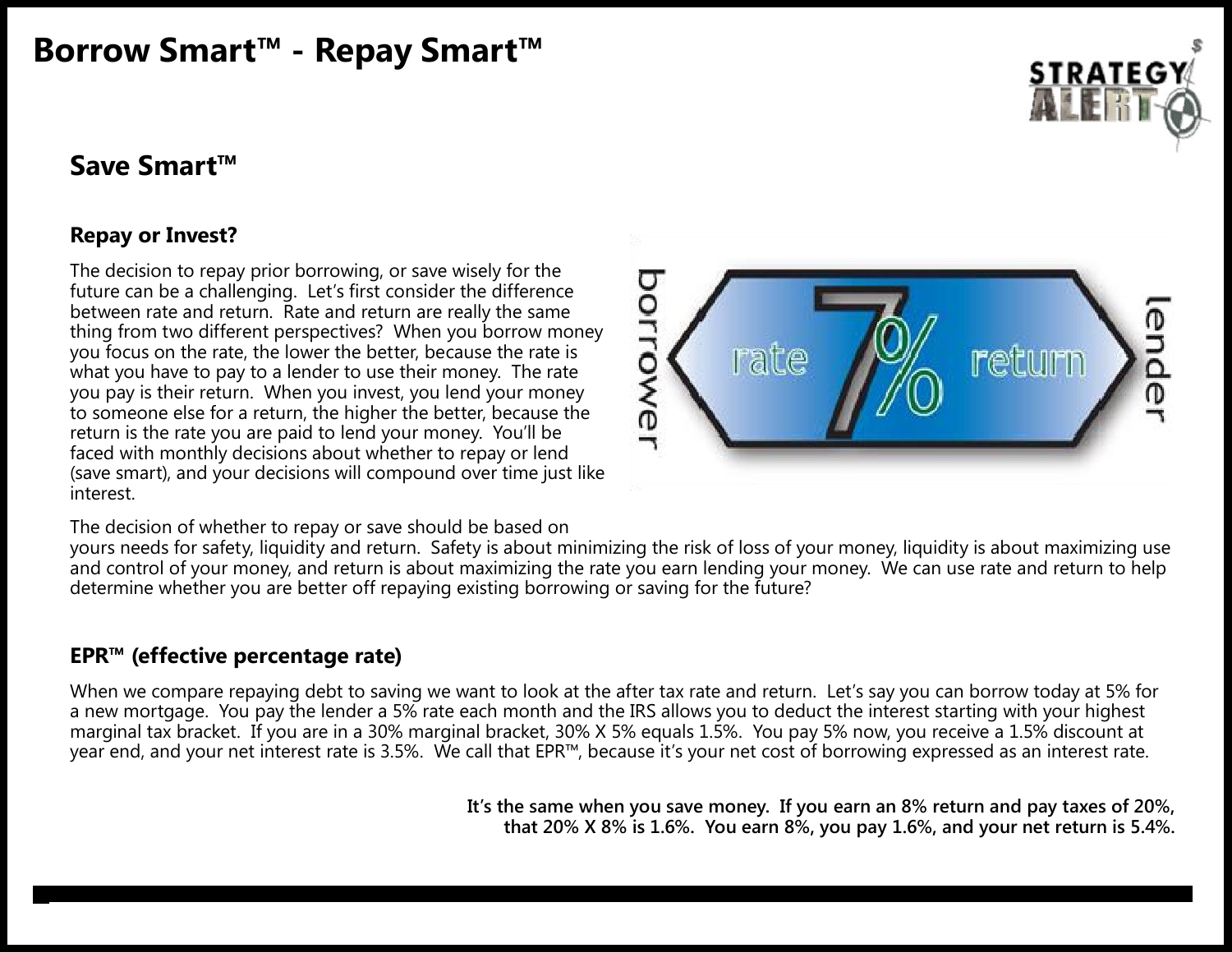

## **Using EPR™**

Sally and Joe Smith have a house, an equity line of credit, a car and some credit cards. They are faced with a monthly decision of whether to repay current borrowing or save securely for their future. Their advisor feels a 6% after tax return on their savings is a realistic goal based on the current market environment and time horizon.

Let's look at their situation in more detail to see how EPR™ may provide quidance on how to best proceed?

| <b>Sally and Joe Smith - Current Liabilities</b> |           | 6% Target After Tax Return on Savings |                                    |                                    |
|--------------------------------------------------|-----------|---------------------------------------|------------------------------------|------------------------------------|
| <b>Type</b>                                      | Amount    | <b>PreTax Rate</b>                    | After Tax Rate (EPR™) of Borrowing |                                    |
| <b>Mortgage</b>                                  | \$210,000 | 6.75%                                 | 4.725%                             | $Sav\mathbf{a} \cdot$<br>Repay     |
| 2nd Mortgage (HELOC)                             | \$30,000  | 5.25%                                 | 3.675%                             | Save $\cdot$<br>Repay $\cdot$      |
| <b>Auto</b>                                      | \$29,874  | 6.25%                                 | 6.25%                              | Save $\cdot$<br>Repay              |
| <b>Credit Cards</b>                              | \$8,500   | 10.00%                                | 10.00%                             | Save $\cdot$<br>Repay              |
|                                                  |           |                                       |                                    | Assumes a 30% marginal tax bracket |

In the above example, check the box that you think is most likely to benefit the Smiths financially.

If the expected net return on savings is 6%, then the client would ideally repay all debts that have an EPR**™** of 6% or higher first. If the net cost of borrowing is under 6%, then additional consideration should be given to saving that money before repaying debts that are at a lower interest rate.

#### Create a plan to locate available cash to minimize interest rates and maximize your savings returns by paying off **higher interest rates first and the saving aslong as you can earn more than your net cost of borrowing.**

**StraStetrgatyeAgy Al lerte-rtB-oBrrororwowSmSmaratr™t™--RReeppayay SSma marrtt™™ Copyright KendallTodd, Inc./JoCopyri hn ThogmphtsoKne/TGndaloallTonsd-d,AllInc. Rig-hAll ts RReiseghrvtsedReserved**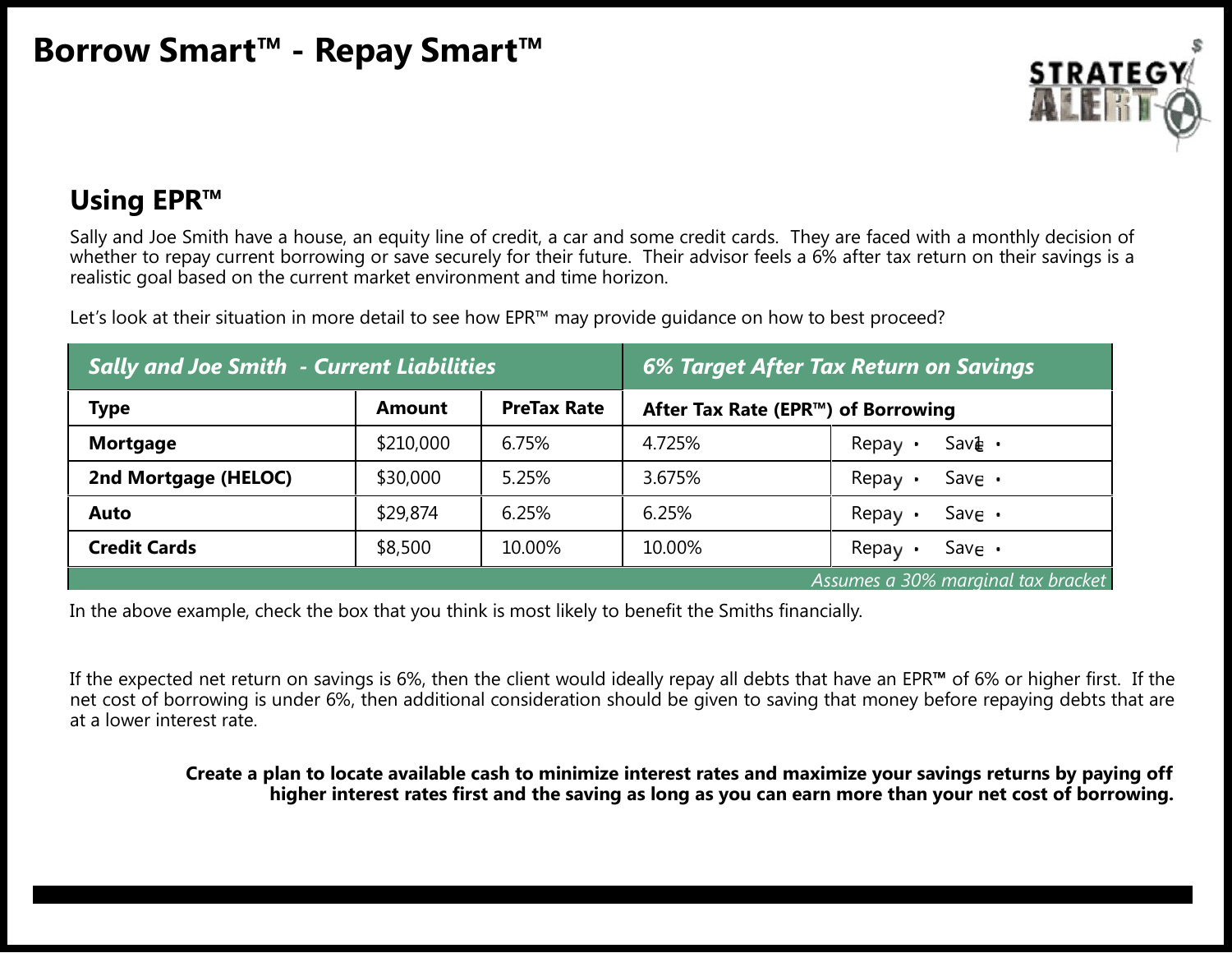## **Repay Smart™**

To Repay Smart™ we want to make sure we pay down your highest interest rates first. In the above example, repay Credit Cards, then Auto, then Mortgage, and finally 2nd Mortgage liabilities to further decrease your cost of borrowing. Your advisor can provide realistic expectations about future returns, help you avoid missed savings opportunities, and finalize your plan to manage cash and liabilities so you can save securely for your future goals.

**CONSIDERATION** – If you borrow for an auto at 6%, it's not deductible, your EPR™ is 6% - the net cost of your borrowing.

#### **Save Smart™ / Repay Smart™ – Quick Summary of Key Concepts**

Knowing when to repay and when to save is crucial step in simplifying your day to day cash management. Additional wealth and peace of mind comes to those who properly manage cash and liabilities. Knowing your EPR™ for your current liabilities gives you a road map of how to use your discretionary cash each month. Develop a plan to manage cash and cash flow through proper liability management and accelerate your path to financial independence.

#### **Save Smart™ / Repay Smart™ – Quick Summary of Action Steps**

- $\Box$  List all your current liabilities and their current pretax rates.
- □ Calculate your EPR<sup>™</sup> (after tax rates) for each of your liabilities.
- □ Speak with a financial advisor about expectations for future after tax returns.
- □ Repay your highest interest rates first to Repay Smart™ and consider at what point you'd begin to Save Smart™.
- □ Consolidate higher interest rates into lower rate home mortgages, and apply payment savings to accelerate debt repayment, or accelerate savings goals – use EPR™ and your advisors as a guide.

The Plan provided to you with this report has many of these considerations addressed for you. This report, and the **underlying analysis are a simple guide, and should not be considered financial advice. Seek advice from licensed professionals who can help you tailor a plan to borrow, repay and save in the smartest way possible.**

**StrSatrteatgeygAy Al leretr-t -BoBor rrorowwSSmmaarrtt™™ -- RReeppay S ay Smmaartr™t™ Copyright KendallTodd, Inc./JohCopyri n ThompghtsoKne/TGndaloallTnosd-dAll , Inc. Rig-htsAllRReseigrhvteds Reserved**